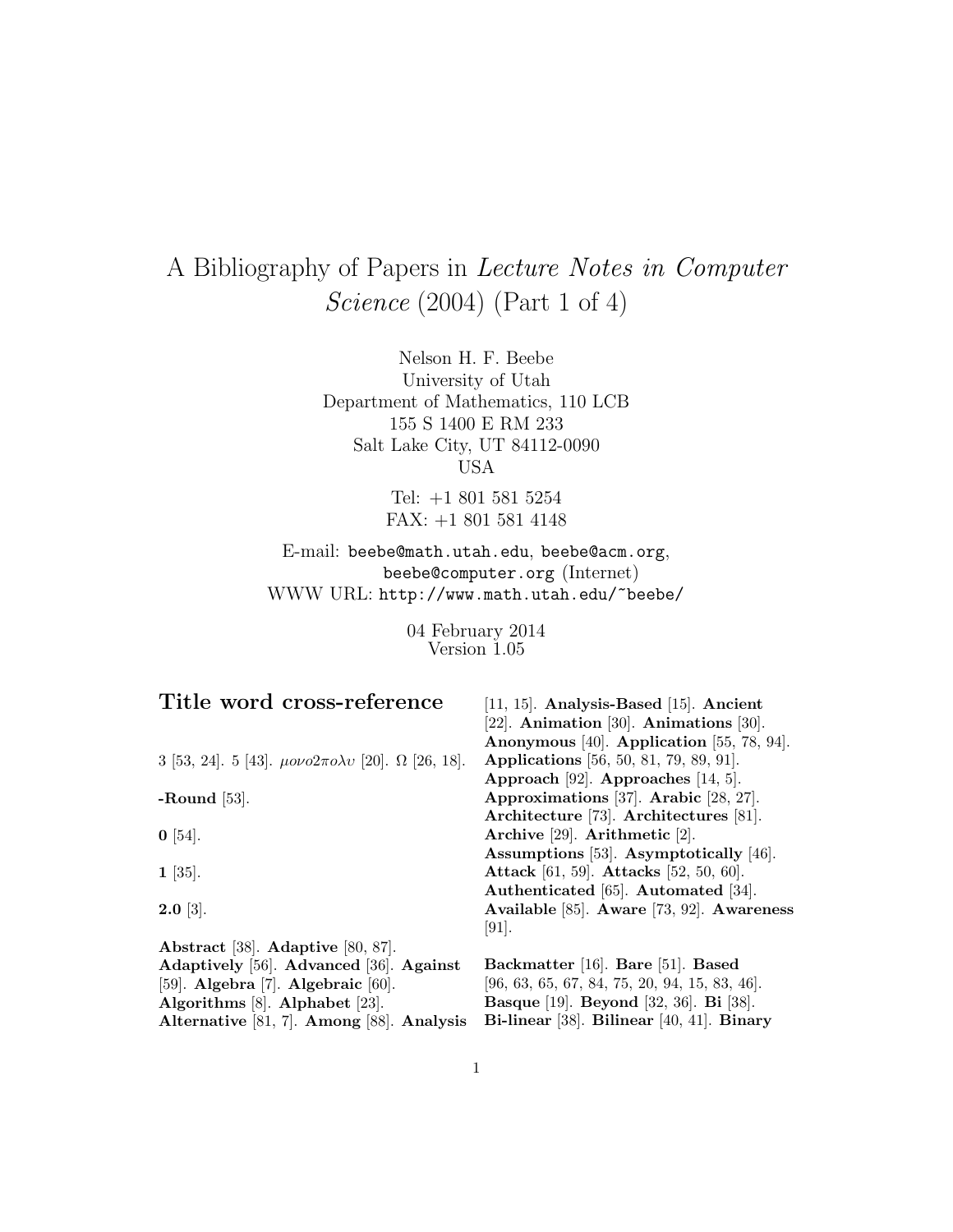[44]. **Bluetooth** [61]. **Book** [16, 1]. **Bounded** [48, 6, 64]. **Bounded-Error** [6]. **Broadcast** [70]. **Bulletin** [29].

**C** [3]. **C-XSC** [3]. **Cascade** [66]. **Cascaded** [55]. **Case** [29, 4, 19]. **CBC** [66]. **Ciphers** [60]. **Ciphertexts** [47]. **CJK** [26]. **Classification** [41]. **Clocked** [59]. **COCONUT** [13]. **Code** [34]. **Coins** [42]. **Collaborative** [89, 71]. **Collisions** [54, 42]. **Commitments** [52, 50]. **Communication** [46]. **Communications** [58]. **Comparing** [5]. **Comparison** [35]. **Complete** [41]. **Complexity** [60]. **Components** [94]. **Composable** [56]. **Composition** [77, 86]. **Compress** [47]. **Compressed** [45]. **Computation** [9, 70, 57, 7]. **Computational** [12]. **Computations** [4, 15]. **Computer** [7]. **Computing** [3, 49, 91]. **Concurrent** [51, 50]. **Constant** [51]. **Constant-Round** [51]. **Constructions** [55]. **Content** [72, 84]. **Content-Based** [84]. **Context** [6]. **Conversion** [20]. **Cooperative** [6]. **Coordinated** [86]. **Core** [41]. **Correlated** [70]. **Correlation** [61, 59]. **Creating** [35]. **Credentials** [40]. **Cryptanalysis** [38]. **Cryptography** [56, 46].

**D** [24]. **Data** [80, 89]. **Databases** [68]. **Datamining** [68]. **Derivation** [66]. **Deseret** [23]. **Deterministic** [49]. **Developing** [94]. **Devices** [67, 89]. **Dictionary** [21]. **Different** [5]. **Digital** [17]. **Digits** [48]. **Directed** [76]. **Directly** [30]. **Discrete** [48]. **Dissemination** [82]. **Distance** [9]. **Distributed** [95]. **Do** [42]. **Documents** [28, 17]. **Dynamic** [27, 93]. **Dynamically** [90].

**e-Documents** [28]. **E0** [61]. **Edge** [81]. **Edge-Server** [81]. **Editing** [25]. **Efficient** [67, 95]. **Electronic** [58]. **Embedding** [30]. **Encryption** [63, 62]. **Engine** [17]. **English**

[21]. **Enterprise** [81]. **Environment** [31, 87]. **Equivalent** [49]. **Error** [6]. **Esthetics** [34]. **Estimation** [6]. **Evaluating** [72]. **Evaluation** [75]. **Evolving** [88]. **Exchange** [65]. **Experimental** [75]. **Exploration** [71]. **Exploring** [77]. **Exponent** [53]. **Extended** [38, 3]. **Extending** [93]. **Extraction** [66].

**Factoring** [49]. **Fast** [60]. **Faster** [61]. **Features** [36]. **Feistel** [38, 43]. **Feldman** [56]. **Fields** [48]. **Filtered** [59]. **Finding** [42]. **Finite** [9, 48]. **Flexible** [93, 17]. **Floating** [15]. **Floating-Point** [15]. **Flood** [76]. **Flood-Routing** [76]. **Fonts** [27, 35, 36]. **Foreseer** [73]. **Four** [4]. **Framework** [76]. **Frontmatter** [1]. **Functions** [41, 42, 55].

**Game** [92]. **Ganymed** [79]. **Generalizing** [19]. **Generated** [30]. **Generator** [61]. **Generators** [59]. **Geodesy** [12]. **Geometry** [9]. **Global** [13]. **Glyphs** [36]. **Gossip** [75]. **Gossip-Based** [75]. **Greek** [22, 20]. **Group** [39]. **Groups** [67]. **Guaranteed** [7]. **Guiding** [74]. **GUST** [29].

**Hard** [41]. **Hard-Core** [41]. **Hash** [42, 55]. **Heterogeneous** [89]. **Highly** [85]. **Highly-Available** [85]. **HMAC** [66]. **Hybrid** [62]. **Hyphenation** [22].

**Identifiability** [7]. **Identity** [63]. **Implementations** [75, 78]. **Improved** [59]. **Independent** [96]. **Independently** [88]. **InfoBeacons** [74]. **Information** [74, 82, 71]. **Infrastructure** [78]. **Integrated** [31]. **Interactive** [4, 25, 64]. **Interoperability** [88]. **Intersection** [9]. **Interval** [10, 8, 5, 2]. **iOverlay** [78]. **IPAKE** [65]. **Irregular** [59]. **Isomorphisms** [65]. **Iterated** [55]. **iT<sub>E</sub>XMac** [31].

**J2EE** [93]. **Java** [20, 95]. **Java-Based** [20].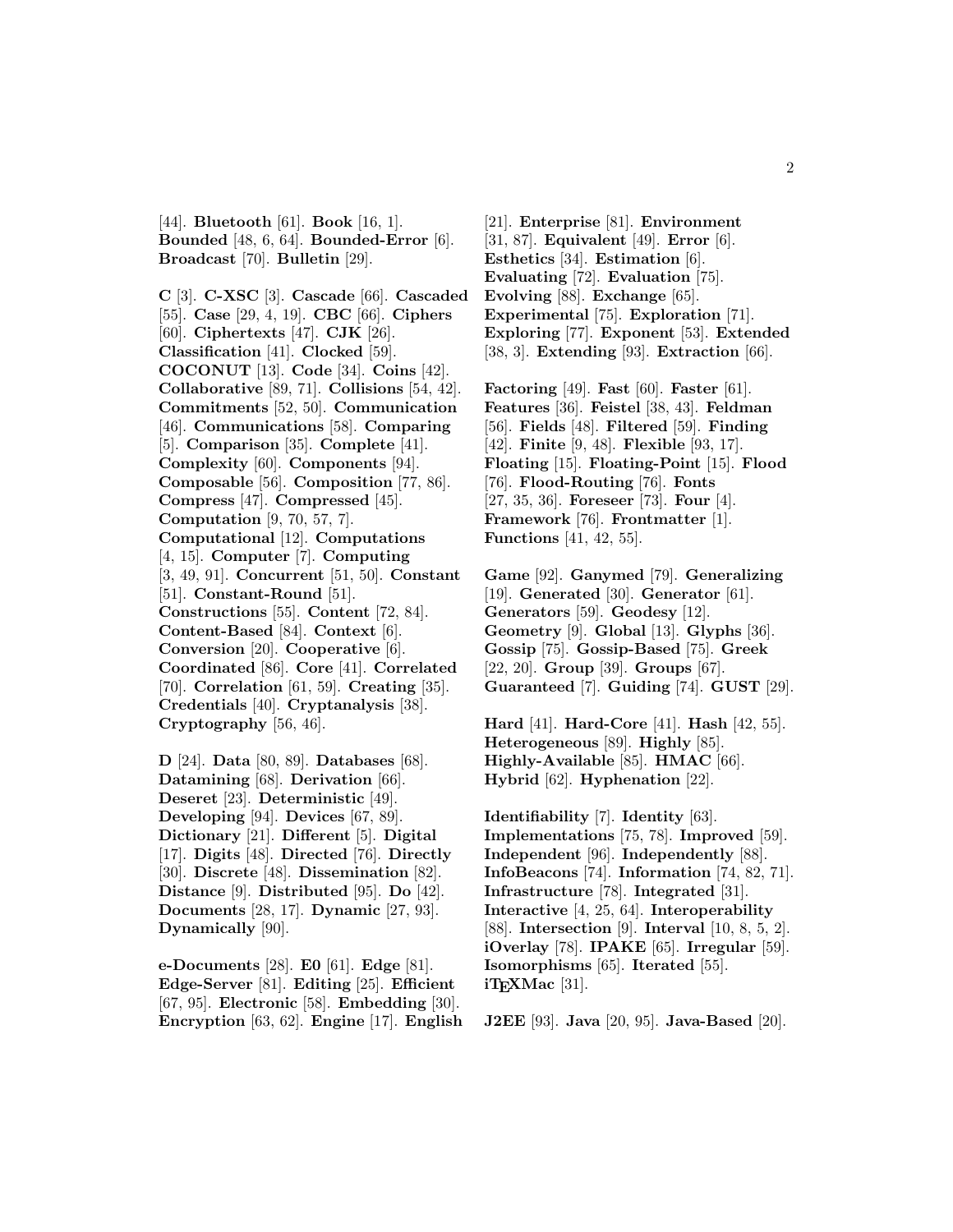**JavaBeans** [81].

**Key** [65, 51, 66, 49]. **Keystream** [61, 59]. **Keyword** [73]. **Knowledge** [53, 51, 52, 50]. **Knowledge-of-Exponent** [53].

**Language** [19, 2]. **Languages** [26]. **Liberty** [58]. **Libraries** [4, 2]. **Library** [3]. **Lightweight** [78]. **Linear** [37, 38]. **Locality** [73]. **Locality-Aware** [73]. **Location** [91]. **Logarithm** [48]. **Low** [67]. **Low-State** [67].

**Mac** [31]. **Man** [50]. **Man-in-the-Middle** [50]. **Management** [93]. **Managing** [94, 33]. **Maps** [40, 33]. **Marāth**<sup>-</sup>**1** [21]. **Mar¯ath¯ı-English** [21]. **Markup** [25]. **Mars** [71]. **Mathematical** [28, 27]. **MathML** [25]. **Meghdoot** [84]. **Message** [69]. **Method** [30]. **Middle** [50]. **Middleware** [78, 80, 92, 89, 91, 90, 71, 85]. **MiddleWhere** [91]. **Migrating** [29]. **Millennium** [17]. **Mission** [71]. **MlB**ib**TEX** [32]. **Model** [96, 72, 51, 64]. **Modeling** [8]. **Models** [7]. **Modern** [22]. **Modes** [66]. **Monotonic** [20]. **Moving** [18]. **Multi** [70, 50]. **Multi-party** [70]. **Multi-trapdoor** [50]. **Multibody** [8]. **Multicollisions** [55]. **Multiple** [37, 5].

**NASA** [71]. **Near** [54]. **Near-Collisions** [54]. **Need** [42]. **Networks** [84, 76]. **Non** [64]. **Non-interactive** [64]. **Nonlinear** [6]. **Novel** [73, 14]. **Numerical** [11, 14, 7].

**Object** [18]. **Object-Oriented** [18]. **Ontology** [94, 83]. **Ontology-Based** [94, 83]. **OOP** [2]. **Optimal** [57, 69, 46]. **Optimization** [13]. **Optimizations** [77]. **Oracles** [63]. **Oriented** [18]. **Overlay** [78].

**P2P** [84]. **Packages** [24, 5]. **Pairings** [45]. **Paradigm** [62]. **Parameter** [6]. **Partitioned** [68]. **Party** [57, 70]. **Password** [65]. **Password-Based** [65]. **Patterns** [22].

**PDF** [30]. **pdfTEX-Generated** [30]. **Peer** [73, 72, 75]. **Peer-to-Peer** [73, 72]. **Subscribe** [84, 83, 85]. **Perfectly** [69]. **Performance** [11, 77]. **Platform** [96, 18]. **Point** [15]. **Polynomial** [49]. **Polytonic** [20]. **Portable** [95]. **Portal** [71]. **Power** [92]. **Precision** [9, 5]. **Preserving** [68]. **Privacy** [68]. **Privacy-Preserving** [68]. **Problem** [48]. **Problems** [12]. **Programmable** [90]. **Project** [13]. **Proofs** [52, 50]. **Propagation** [85]. **Protocols** [53]. **Pseudo** [70]. **Pseudo-signatures** [70]. **Public** [51, 42]. **Public-Key** [51]. **Publish** [84, 83, 85]. **Publish/Subscribe** [84, 83, 85].

**Quantum** [52]. **Queries** [74].

**Rabin** [47]. **Random** [63, 43]. **Randomness** [66, 70]. **Reconfigurable** [90]. **Reliable** [9]. **Replication** [80, 79]. **Representations** [44]. **Resettable** [51]. **Resource** [93, 87]. **Resources** [33]. **Result** [12, 14]. **Results** [35]. **Review** [24]. **Revisited** [44]. **Revocation** [67]. **Rewriting** [60]. **Road** [42]. **Round** [53, 51, 57]. **Round-Optimal** [57]. **Rounds** [43]. **Routing** [76]. **Rovers** [71]. **RSA** [49].

**S¨aferTEX** [34]. **Sampling** [75]. **Scalable** [79]. **Scheme** [62]. **Schemes** [40, 38, 43]. **Scientific** [3]. **Searches** [73]. **Searching** [72]. **Secret** [42, 49]. **Secure** [56, 63, 50, 42, 57, 69]. **Security** [58, 43]. **Sensor** [76]. **Server** [93, 81, 94]. **Service** [77, 75]. **Services** [87, 88, 90, 71, 86]. **SHA** [54]. **SHA-0** [54]. **Sharing** [87]. **Short** [39]. **Signature** [40]. **Signatures** [39, 47, 70]. **Signed** [44]. **Singular** [10]. **Small** [89]. **Software** [14, 94]. **Soundness** [51]. **Source** [34]. **Sources** [74, 35]. **State** [67, 6]. **Static** [15]. **Storage** [64]. **Stores** [89]. **Stream** [60]. **String** [52]. **Studies** [4]. **Study** [19]. **Subscription** [85]. **Sum** [48]. **Sum-of-Digits** [48]. **Support** [19, 2].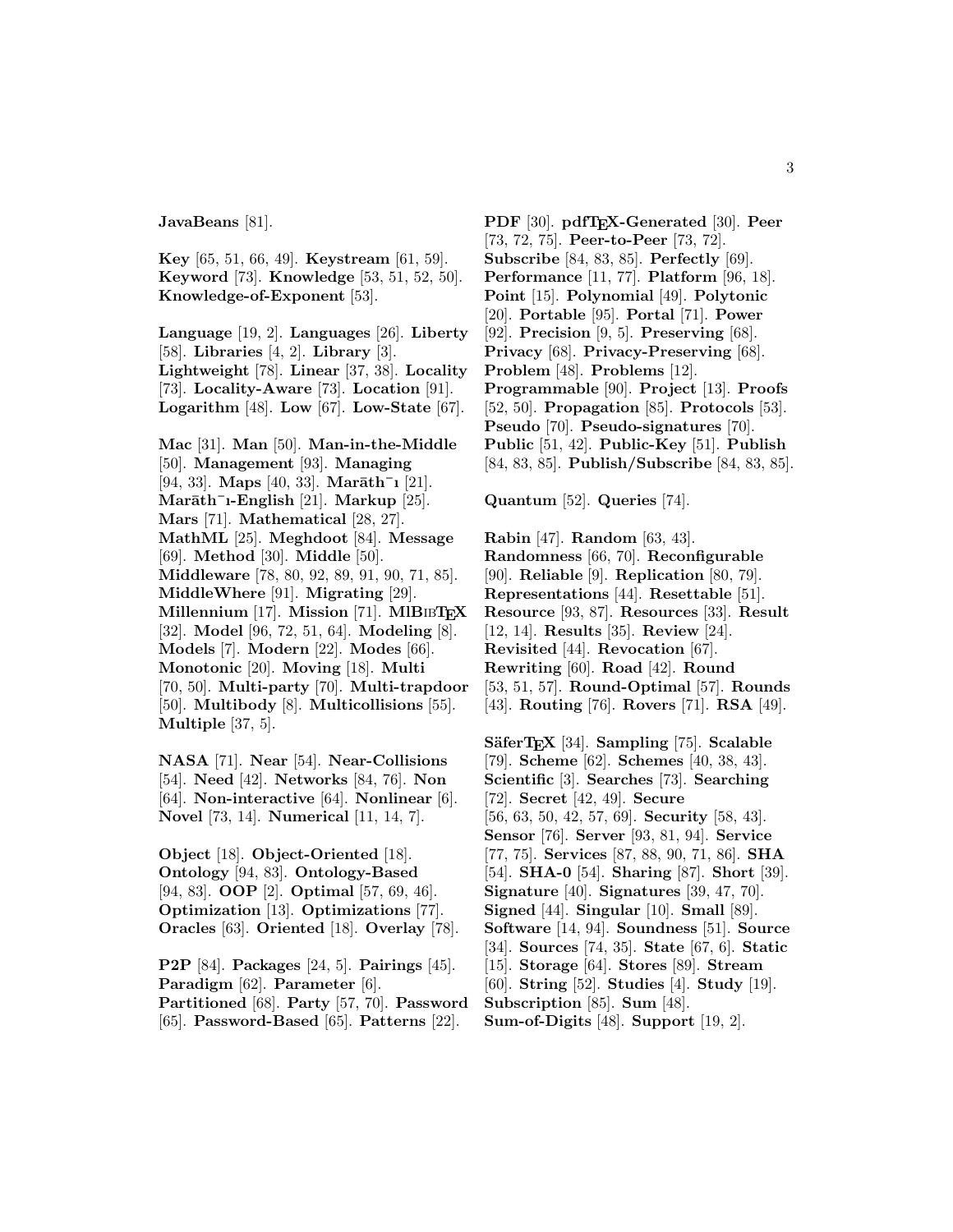**Switching** [11]. **SyD** [89]. **Syntax** [25]. **System** [73, 83]. **Systems** [10, 8, 11, 4, 6].

**Techniques** [72, 35]. **Telecommunication** [11]. **Testbed** [89]. **Testing** [7]. **Their** [50]. **Theoretic** [92]. **Threads** [95]. **Threshold** [56]. **Time** [49]. **Timestamping** [64]. **Tools** [4, 35]. **Topic** [33]. **Torus** [46]. **Torus-Based** [46]. **Transactional** [79]. **Transformation** [96]. **Transmission** [69]. **Transparent** [82]. **trapdoor** [50]. **Tree** [67]. **Tree-Based** [67]. **TRIPLE** [96]. **Two** [57]. **Two-Party** [57]. **Type** [35]. **Typeset** [21]. **Typesetting** [23, 26, 34]. **Typographic** [36]. **Typography** [17].

**Ubiquitous** [91]. **Universally** [56]. **Universally-Composable** [56]. **Unstructured** [75]. **Using** [21, 9, 66, 25].

**Validation** [15]. **Variables** [60]. **Verification** [12, 14]. **Verified** [11, 4]. **Vertically** [68]. **VSS** [56].

**Web** [77, 87, 79, 88, 71, 86]. **Wireless** [76]. **Without** [63]. **Withstanding** [52].

**X** [31]. **XML** [29, 33]. **XSC** [3].

**Zero** [53, 51, 52]. **Zero-Knowledge** [53, 52].

# **References**

### **Anonymous:2004:BF**

[1] Anonymous. Book frontmatter. Lecture Notes in Computer Science, 2991: ??, 2004. CODEN LNCSD9. ISSN 0302-9743 (print), 1611-3349 (electronic). URL http://www.springerlink.com/ media/public/issuefrontmatter/9/3/ 9349g6jh2l69.pdf.

# **vonGudenberg:2004:OIA**

[2] Jürgen Wolff von Gudenberg. OOP and interval arithmetic — language support and libraries. Lecture Notes in Computer Science, 2991:1–14, 2004. CODEN LNCSD9. ISSN 0302-9743 (print), 1611- 3349 (electronic). URL http://www. springeronline.com/3-540-21260-4.

### **Hofschuster:2004:CXC**

[3] Werner Hofschuster and Walter Krämer. C-XSC  $2.0 - A$  C++ library for extended scientific computing. Lecture Notes in Computer Science, 2991:15–35, 2004. CODEN LNCSD9. ISSN 0302- 9743 (print), 1611-3349 (electronic). URL http://www.springeronline.com/3- 540-21260-4.

# **Kearfott:2004:LTI**

[4] R. Baker Kearfott, Markus Neher, Shin'ichi Oishi, and Fabien Rico. Libraries, tools, and interactive systems for verified computations four case studies. Lecture Notes in Computer Science, 2991:36–63, 2004. CODEN LNCSD9. ISSN 0302-9743 (print), 1611- 3349 (electronic). URL http://www. springeronline.com/3-540-21260-4.

### **Grimmer:2004:MPI**

[5] Markus Grimmer, Knut Petras, and Nathalie Revol. Multiple precision interval packages: Comparing different approaches. Lecture Notes in Computer Science, 2991:64–90, 2004. CODEN LNCSD9. ISSN 0302-9743 (print), 1611- 3349 (electronic). URL http://www. springeronline.com/3-540-21260-4.

# **Kieffer:2004:NPS**

[6] Michel Kieffer and Eric Walter. Nonlinear parameter and state estimation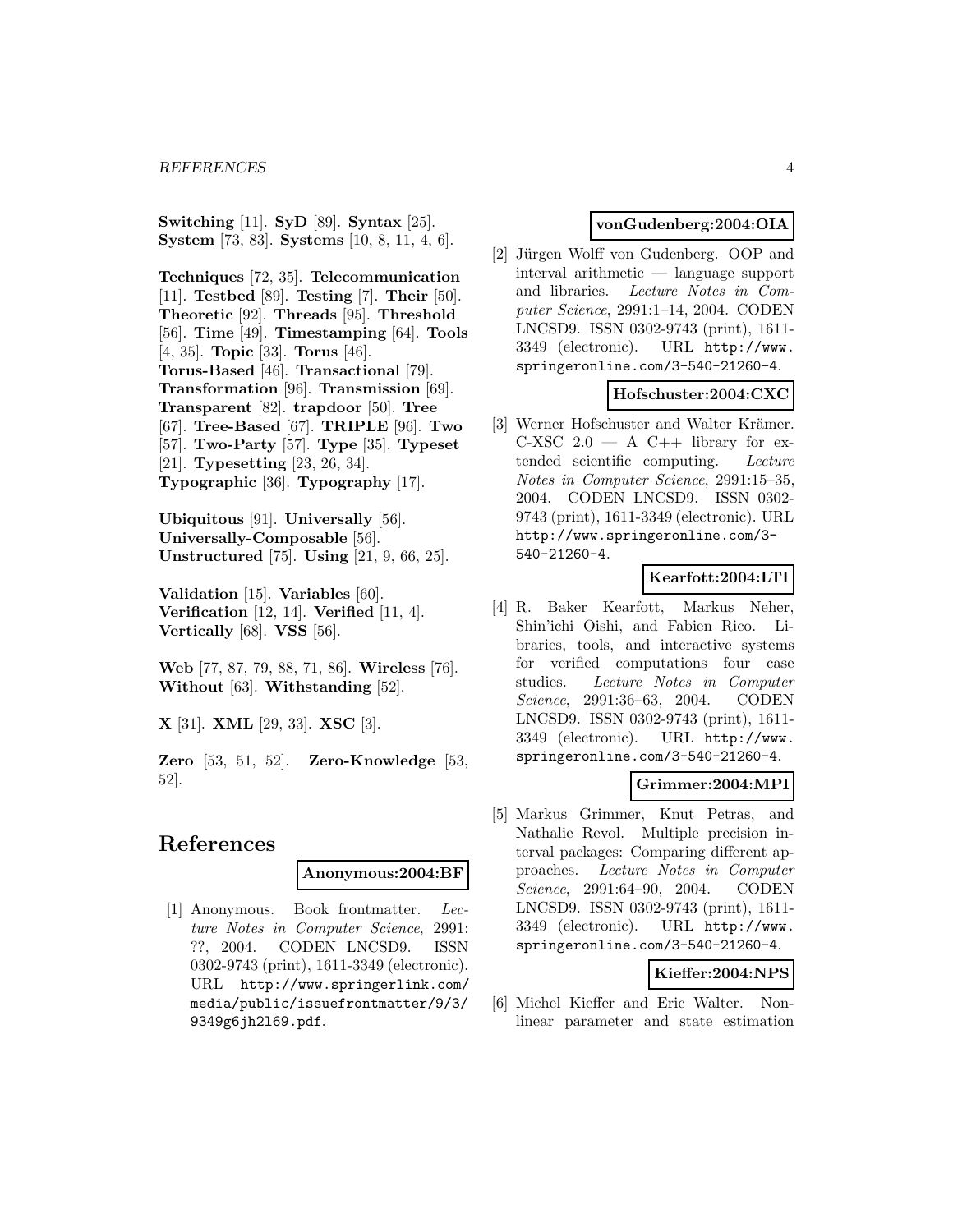for cooperative systems in a boundederror context. Lecture Notes in Computer Science, 2991:107–123, 2004. CODEN LNCSD9. ISSN 0302-9743 (print), 1611- 3349 (electronic). URL http://www. springeronline.com/3-540-21260-4.

# **Walter:2004:GNC**

[7] Eric Walter, Isabelle Braems, Luc Jaulin, and Michel Kieffer. Guaranteed numerical computation as an alternative to computer algebra for testing models for identifiability. Lecture Notes in Computer Science, 2991:124–131, 2004. CODEN LNCSD9. ISSN 0302-9743 (print), 1611- 3349 (electronic). URL http://www. springeronline.com/3-540-21260-4.

### **Auer:2004:IAM**

[8] Ekaterina Auer, Andrés Kecskeméthy, Martin Tändl, and Holger Traczinski. Interval algorithms in modeling of multibody systems. Lecture Notes in Computer Science, 2991:132–159, 2004. CODEN LNCSD9. ISSN 0302-9743 (print), 1611- 3349 (electronic). URL http://www. springeronline.com/3-540-21260-4.

# **Buhler:2004:RDI**

[9] Katja B¨uhler, Eva Dyllong, and Wolfram Luther. Reliable distance and intersection computation using finite precision geometry. Lecture Notes in Computer Science, 2991:160–190, 2004. CODEN LNCSD9. ISSN 0302-9743 (print), 1611- 3349 (electronic). URL http://www. springeronline.com/3-540-21260-4.

# **Alefeld:2004:SIS**

[10] Götz Alefeld and Günter Mayer. On singular interval systems. Lecture Notes in Computer Science, 2991:191–197, 2004. CODEN LNCSD9. ISSN 0302-9743 (print), 1611-3349 (electronic). URL http://www.springeronline.com/3- 540-21260-4.

# **Fausten:2004:VNA**

[11] Daniela Fausten and Gerhard Haßlinger. Verified numerical analysis of the performance of switching systems in telecommunication. Lecture Notes in Computer Science, 2991:206–225, 2004. CODEN LNCSD9. ISSN 0302-9743 (print), 1611- 3349 (electronic). URL http://www. springeronline.com/3-540-21260-4.

# **Borovac:2004:RVC**

[12] Stefan Borovac and Gerhard Heindl. Result verification for computational problems in geodesy. Lecture Notes in Computer Science, 2991:226–242, 2004. CODEN LNCSD9. ISSN 0302-9743 (print), 1611-3349 (electronic). URL http://www.springeronline.com/3- 540-21260-4.

### **Schichl:2004:GOC**

[13] Hermann Schichl. Global optimization in the COCONUT Project. Lecture Notes in Computer Science, 2991:243– 249, 2004. CODEN LNCSD9. ISSN 0302- 9743 (print), 1611-3349 (electronic). URL http://www.springeronline.com/3- 540-21260-4.

# **Granvilliers:2004:NAN**

[14] Laurent Granvilliers, Vladik Kreinovich, and Norbert Müller. Novel approaches to numerical software with result verification. Lecture Notes in Computer Science, 2991:274–305, 2004. CODEN LNCSD9. ISSN 0302-9743 (print), 1611- 3349 (electronic). URL http://www. springeronline.com/3-540-21260-4.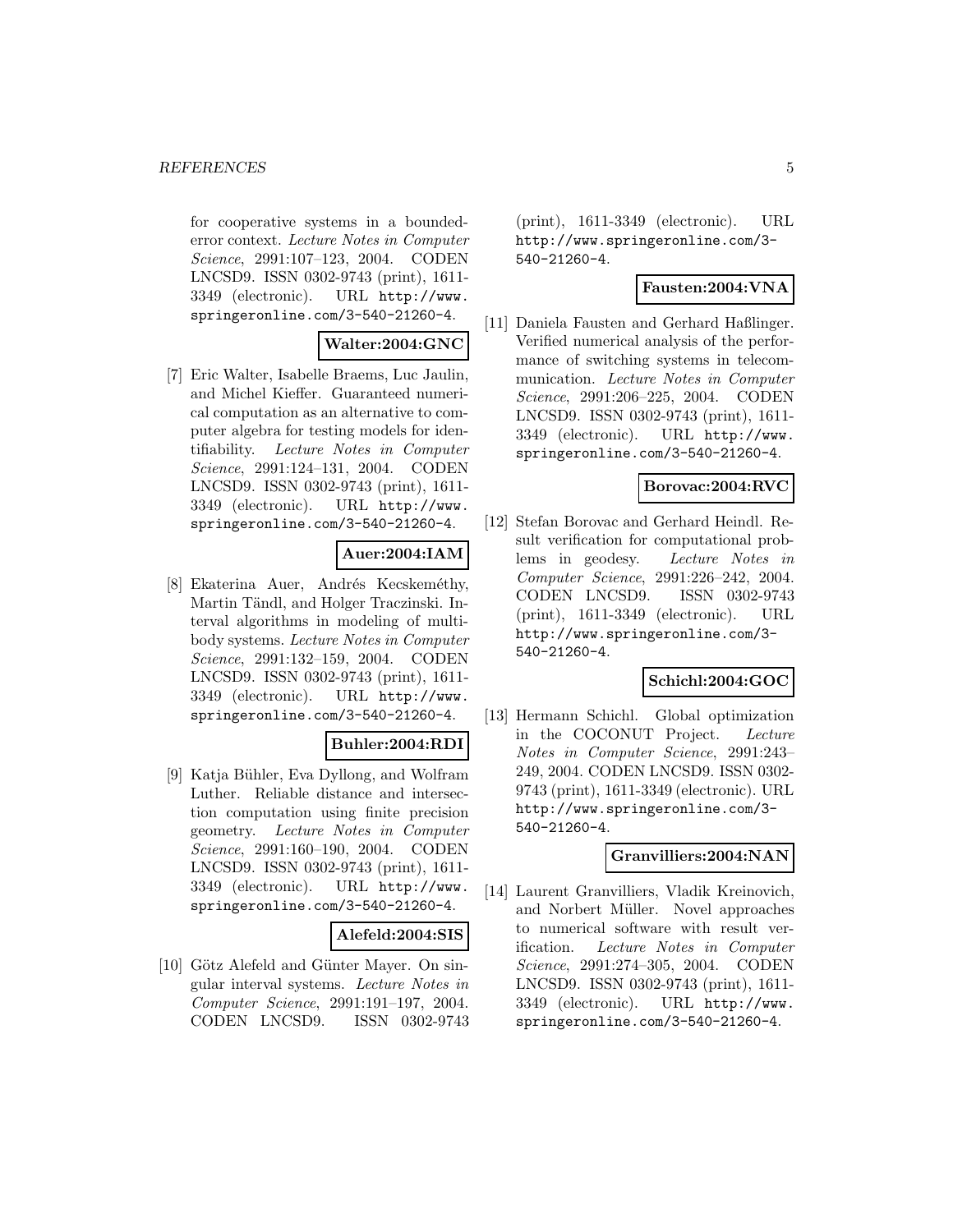### **Putot:2004:SAB**

[15] Sylvie Putot, Eric Goubault, and Matthieu Martel. Static analysis-based validation of floating-point computations. Lecture Notes in Computer Science, 2991:306–313, 2004. CODEN LNCSD9. ISSN 0302-9743 (print), 1611- 3349 (electronic). URL http://www. springeronline.com/3-540-21260-4.

# **Anonymous:2004:BB**

[16] Anonymous. Book backmatter. Lecture Notes in Computer Science, 2991: ??, 2004. CODEN LNCSD9. ISSN 0302-9743 (print), 1611-3349 (electronic). URL http://www.springerlink.com/ media/public/issuebackmatter/9/3/ 9349g6jh2l69.pdf.

### **Loverdos:2004:DTN**

[17] Christos K. K. Loverdos and Apostolos Syropoulos. Digital typography in the new millennium: Flexible documents by a flexible engine. Lecture Notes in Computer Science, 3130:1–16, 2004. CODEN LNCSD9. ISSN 0302-9743 (print), 1611- 3349 (electronic).

### **Plaice:2004:MOO**

[18] John Plaice, Yannis Haralambous, Paul Swoboda, and Gábor Bella. Moving  $\Omega$ to an object-oriented platform. Lecture Notes in Computer Science, 3130:17–26, 2004. CODEN LNCSD9. ISSN 0302-9743 (print), 1611-3349 (electronic).

# **Perez:2004:BCS**

[19] Jagoba Arias Pérez, Jesús Lázaro, and Juan M. Aguirregabiria. Basque: A case study in generalizing language support. Lecture Notes in Computer Science, 3130: 27–33, 2004. CODEN LNCSD9. ISSN 0302-9743 (print), 1611-3349 (electronic).

# **Likos:2004:JBC**

[20] Johannis Likos.  $\mu o\nu o 2\pi o \lambda v$ : Javabased conversion of monotonic to polytonic Greek. Lecture Notes in Computer Science, 3130:34–54, 2004. CODEN LNCSD9. ISSN 0302-9743 (print), 1611- 3349 (electronic).

# **Athale:2004:ULT**

[21] Manasi Athale and Rahul Athale. Using LAT<sub>EX</sub> to typeset a Mar $\bar{a}$ th<sup>-</sup><sub>1</sub>-English dictionary. Lecture Notes in Computer Science, 3130:55–58, 2004. CODEN LNCSD9. ISSN 0302-9743 (print), 1611- 3349 (electronic).

# **Filippou:2004:HPA**

[22] Dimitrios Filippou. Hyphenation patterns for ancient and modern Greek. Lecture Notes in Computer Science, 3130:59– 67, 2004. CODEN LNCSD9. ISSN 0302- 9743 (print), 1611-3349 (electronic).

# **Beesley:2004:TDA**

[23] Kenneth R. Beesley. Typesetting the Deseret alphabet with LAT<sub>E</sub>X and META-FONT. Lecture Notes in Computer Science, 3130:68–111, 2004. CODEN LNCSD9. ISSN 0302-9743 (print), 1611- 3349 (electronic).

# **Goncalves:2004:FRM**

[24] Luis Nobre Gonçalves. FEATPOST and a review of 3D METAPOST packages. Lecture Notes in Computer Science, 3130: 112–124, 2004. CODEN LNCSD9. ISSN 0302-9743 (print), 1611-3349 (electronic).

### **Padovani:2004:IEM**

[25] Luca Padovani. Interactive editing of MathML markup using T<sub>E</sub>X syntax. Lecture Notes in Computer Science, 3130: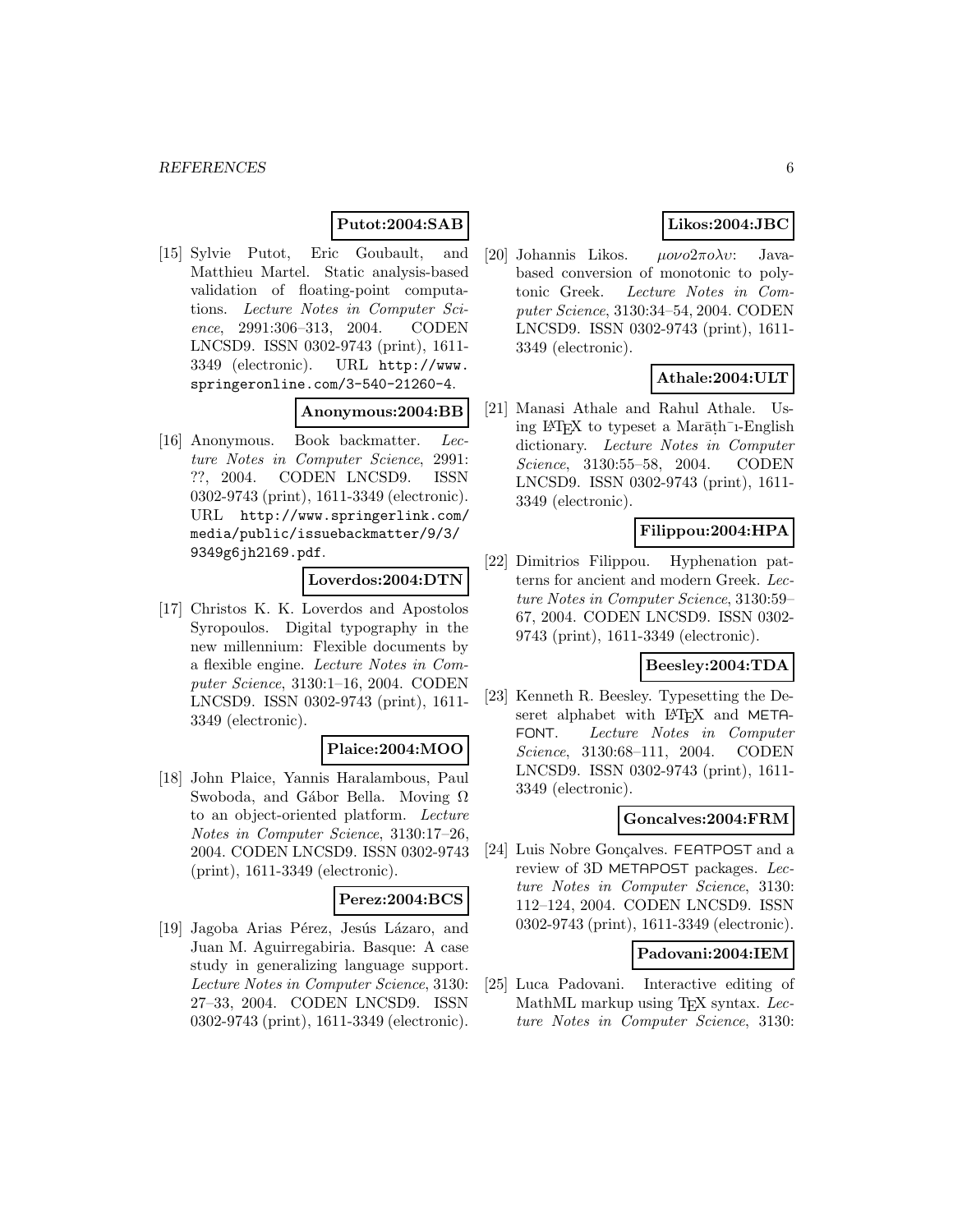125–138, 2004. CODEN LNCSD9. ISSN 0302-9743 (print), 1611-3349 (electronic).

# **Cho:2004:TCL**

[26] Jin-Hwan Cho and Haruhiko Okumura. Typesetting CJK languages with  $\Omega$ . Lecture Notes in Computer Science, 3130: 139–148, 2004. CODEN LNCSD9. ISSN 0302-9743 (print), 1611-3349 (electronic).

# **Eddahibi:2004:DAM**

[27] Mustapha Eddahibi, Azzeddine Lazrek, and Khalid Sami. Dynamic Arabic mathematical fonts. Lecture Notes in Computer Science, 3130:149–157, 2004. CO-DEN LNCSD9. ISSN 0302-9743 (print), 1611-3349 (electronic).

# **Eddahibi:2004:AMD**

[28] Mostafa Banouni, Mohamed Elyaakoubi, and Azzeddine Lazrek. Arabic mathematical e-documents. Lecture Notes in Computer Science, 3130:158–168, 2004. CO-DEN LNCSD9. ISSN 0302-9743 (print), 1611-3349 (electronic).

### **Bzyl:2004:MXC**

[29] Włodzimierz Bzyl and Tomasz Przechlewski. Migrating to XML: The case of the GUST Bulletin archive. Lecture Notes in Computer Science, 3130:169– 178, 2004. CODEN LNCSD9. ISSN 0302- 9743 (print), 1611-3349 (electronic).

#### **Holecek:2004:APG**

[30] Jan Holeček and Petr Sojka. Animations in pdfTEX-generated PDF: A new method for directly embedding animation into PDF. Lecture Notes in Computer Science, 3130:179–191, 2004. CODEN LNCSD9. ISSN 0302-9743 (print), 1611- 3349 (electronic).

# **Laurens:2004:IIT**

[31] Jérôme Laurens. iT<sub>E</sub>Xmac: An integrated T<sub>E</sub>X environment for Mac OS X. Lecture Notes in Computer Science, 3130: 192–202, 2004. CODEN LNCSD9. ISSN 0302-9743 (print), 1611-3349 (electronic).

# **Hufflen:2004:MBL**

[32] Jean-Michel Hufflen. MIBIBT<sub>E</sub>X: Beyond LATEX. Lecture Notes in Computer Science, 3130:203–215, 2004. CODEN LNCSD9. ISSN 0302-9743 (print), 1611- 3349 (electronic).

### **Przechlewski:2004:MTR**

[33] Tomasz Przechlewski. Managing T<sub>E</sub>X resources with XML topic maps. Lecture Notes in Computer Science, 3130:216– 228, 2004. CODEN LNCSD9. ISSN 0302- 9743 (print), 1611-3349 (electronic).

### **Schaefer:2004:SSC**

[34] Frank-Rene Schaefer. SäferTEX: Source code esthetics for automated typesetting. Lecture Notes in Computer Science, 3130: 229–239, 2004. CODEN LNCSD9. ISSN 0302-9743 (print), 1611-3349 (electronic).

### **Piska:2004:CTF**

[35] Karel Píška. Creating Type 1 fonts from METAFONT sources: Comparison of tools, techniques and results. Lecture Notes in Computer Science, 3130: 240–256, 2004. CODEN LNCSD9. ISSN 0302-9743 (print), 1611-3349 (electronic).

### **Williams:2004:BGA**

[36] George Williams. Beyond glyphs, advanced typographic features of fonts. Lecture Notes in Computer Science, 3130: 257–263, 2004. CODEN LNCSD9. ISSN 0302-9743 (print), 1611-3349 (electronic).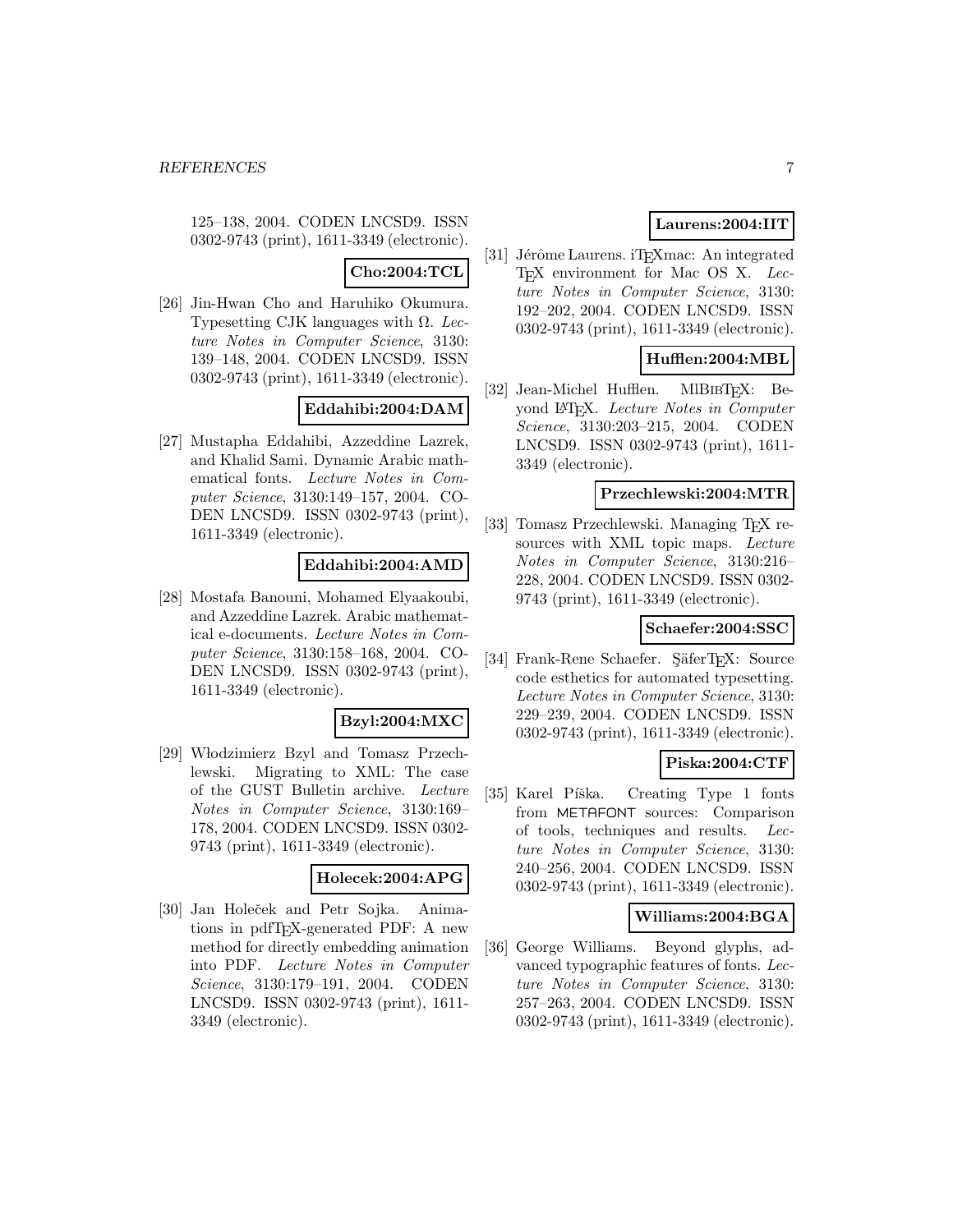### **Biryukov:2004:MLA**

[37] Alex Biryukov, Christophe De Cannière, and Michaël Quisquater. On multiple linear approximations. Lecture Notes in Computer Science, 3152:1–??, 2004. CO-DEN LNCSD9. ISSN 0302-9743 (print), 1611-3349 (electronic).

### **Courtois:2004:FSB**

[38] Nicolas T. Courtois. Feistel schemes and bi-linear cryptanalysis: (extended abstract). Lecture Notes in Computer Science, 3152:23–??, 2004. CODEN LNCSD9. ISSN 0302-9743 (print), 1611- 3349 (electronic).

# **Boneh:2004:SGS**

[39] Dan Boneh, Xavier Boyen, and Hovav Shacham. Short group signatures. Lecture Notes in Computer Science, 3152:41–??, 2004. CODEN LNCSD9. ISSN 0302-9743 (print), 1611-3349 (electronic).

# **Camenisch:2004:SSA**

[40] Jan Camenisch and Anna Lysyanskaya. Signature schemes and anonymous credentials from bilinear maps. Lecture Notes in Computer Science, 3152:56–??, 2004. CODEN LNCSD9. ISSN 0302-9743 (print), 1611-3349 (electronic).

# **Holenstein:2004:CCB**

[41] Thomas Holenstein, Ueli Maurer, and Johan Sjödin. Complete classification of bilinear hard-core functions. Lecture Notes in Computer Science, 3152:73–??, 2004. CODEN LNCSD9. ISSN 0302-9743 (print), 1611-3349 (electronic).

### **Hsiao:2004:FCP**

[42] Chun-Yuan Hsiao and Leonid Reyzin. Finding collisions on a public road, or do secure hash functions need secret coins? Lecture Notes in Computer Science, 3152: 92–??, 2004. CODEN LNCSD9. ISSN 0302-9743 (print), 1611-3349 (electronic).

# **Patarin:2004:SRF**

[43] Jacques Patarin. Security of random Feistel schemes with 5 or more rounds. Lecture Notes in Computer Science, 3152: 106–??, 2004. CODEN LNCSD9. ISSN 0302-9743 (print), 1611-3349 (electronic).

# **Okeya:2004:SBR**

[44] Katsuyuki Okeya, Katja Schmidt-Samoa, Christian Spahn, and Tsuyoshi Takagi. Signed binary representations revisited. Lecture Notes in Computer Science, 3152: 123–??, 2004. CODEN LNCSD9. ISSN 0302-9743 (print), 1611-3349 (electronic).

### **Scott:2004:CP**

[45] Michael Scott and Paulo S. L. M. Barreto. Compressed pairings. Lecture Notes in Computer Science, 3152:140–??, 2004. CODEN LNCSD9. ISSN 0302-9743 (print), 1611-3349 (electronic).

## **vanDijk:2004:AOC**

[46] Marten van Dijk and David Woodruff. Asymptotically optimal communication for torus-based cryptography. Lecture Notes in Computer Science, 3152:157–??, 2004. CODEN LNCSD9. ISSN 0302-9743 (print), 1611-3349 (electronic).

# **Gentry:2004:HCR**

[47] Craig Gentry. How to compress rabin ciphertexts and signatures (and more). Lecture Notes in Computer Science, 3152: 179–??, 2004. CODEN LNCSD9. ISSN 0302-9743 (print), 1611-3349 (electronic).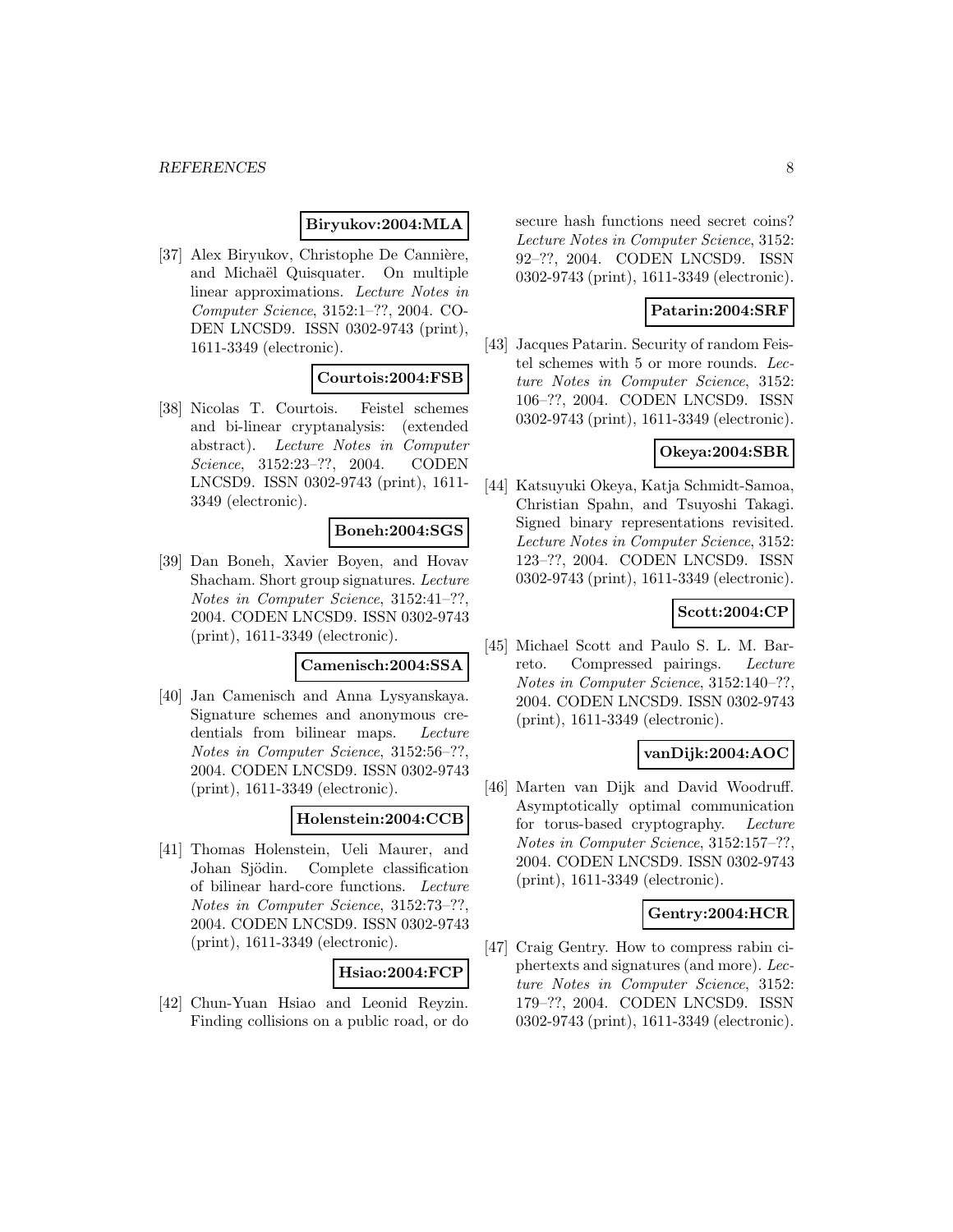# **Cheng:2004:BSD**

[48] Qi Cheng. On the bounded sum-of-digits discrete logarithm problem in finite fields. Lecture Notes in Computer Science, 3152: 201–??, 2004. CODEN LNCSD9. ISSN 0302-9743 (print), 1611-3349 (electronic).

# **May:2004:CRS**

[49] Alexander May. Computing the RSA secret key is deterministic polynomial time equivalent to factoring. Lecture Notes in Computer Science, 3152:213–??, 2004. CODEN LNCSD9. ISSN 0302-9743 (print), 1611-3349 (electronic).

# **Gennaro:2004:MTC**

[50] Rosario Gennaro. Multi-trapdoor commitments and their applications to proofs of knowledge secure under concurrent man-in-the-middle attacks. Lecture Notes in Computer Science, 3152:220–??, 2004. CODEN LNCSD9. ISSN 0302-9743 (print), 1611-3349 (electronic).

### **Crescenzo:2004:CRR**

[51] Giovanni Di Crescenzo, Giuseppe Persiano, and Ivan Visconti. Constantround resettable zero knowledge with concurrent soundness in the bare publickey model. Lecture Notes in Computer Science, 3152:237–??, 2004. CODEN LNCSD9. ISSN 0302-9743 (print), 1611- 3349 (electronic).

#### **Damgaard:2004:ZKP**

[52] Ivan Damgård, Serge Fehr, and Louis Salvail. Zero-knowledge proofs and string commitments withstanding quantum attacks. Lecture Notes in Computer Science, 3152:254–??, 2004. CO-DEN LNCSD9. ISSN 0302-9743 (print), 1611-3349 (electronic).

# **Bellare:2004:KEA**

[53] Mihir Bellare and Adriana Palacio. The knowledge-of-exponent assumptions and 3-round zero-knowledge protocols. Lecture Notes in Computer Science, 3152: 273–??, 2004. CODEN LNCSD9. ISSN 0302-9743 (print), 1611-3349 (electronic).

# **Biham:2004:NCS**

[54] Eli Biham and Rafi Chen. Near-collisions of SHA-0. Lecture Notes in Computer Science, 3152:290–??, 2004. CODEN LNCSD9. ISSN 0302-9743 (print), 1611- 3349 (electronic).

# **Joux:2004:MIH**

[55] Antoine Joux. Multicollisions in iterated hash functions. application to cascaded constructions. Lecture Notes in Computer Science, 3152:306–??, 2004. CO-DEN LNCSD9. ISSN 0302-9743 (print), 1611-3349 (electronic).

# **Abe:2004:ASF**

[56] Masayuki Abe and Serge Fehr. Adaptively secure Feldman VSS and applications to universally-composable threshold cryptography. Lecture Notes in Computer Science, 3152:317–??, 2004. CO-DEN LNCSD9. ISSN 0302-9743 (print), 1611-3349 (electronic).

### **Katz:2004:ROS**

[57] Jonathan Katz and Rafail Ostrovsky. Round-optimal secure two-party computation. Lecture Notes in Computer Science, 3152:335–??, 2004. CODEN LNCSD9. ISSN 0302-9743 (print), 1611- 3349 (electronic).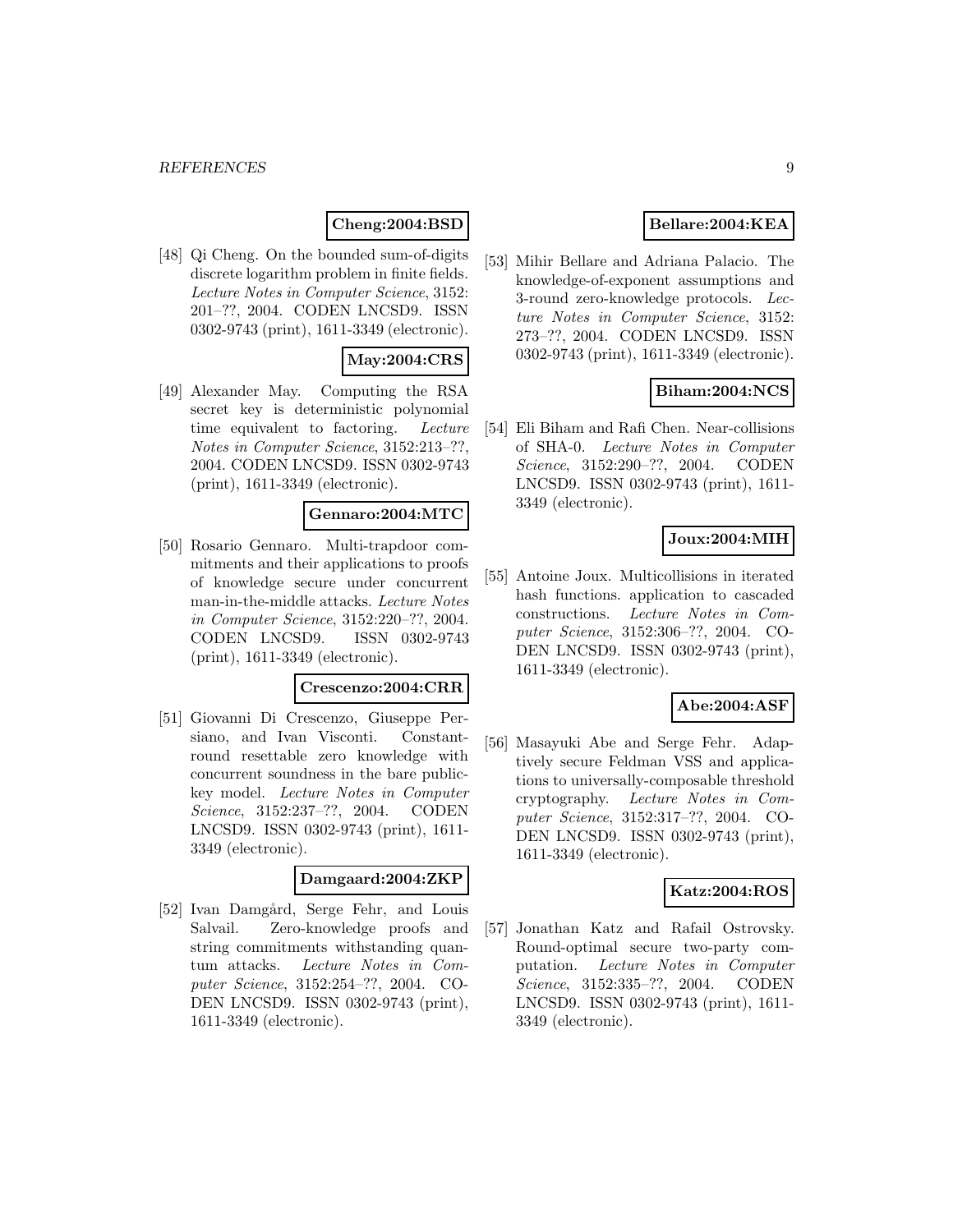# **Landau:2004:SLE**

[58] Susan Landau. Security, liberty, and electronic communications. Lecture Notes in Computer Science, 3152:355–??, 2004. CODEN LNCSD9. ISSN 0302-9743 (print), 1611-3349 (electronic).

# **Molland:2004:ICA**

[59] Håvard Molland and Tor Helleseth. An improved correlation attack against irregular clocked and filtered keystream generators. Lecture Notes in Computer Science, 3152:373–??, 2004. CODEN LNCSD9. ISSN 0302-9743 (print), 1611- 3349 (electronic).

#### **Hawkes:2004:RVC**

[60] Philip Hawkes and Gregory G. Rose. Rewriting variables: The complexity of fast algebraic attacks on stream ciphers. Lecture Notes in Computer Science, 3152: 390–??, 2004. CODEN LNCSD9. ISSN 0302-9743 (print), 1611-3349 (electronic).

#### **Lu:2004:FCA**

[61] Yi Lu and Serge Vaudenay. Faster correlation attack on Bluetooth keystream generator E0. Lecture Notes in Computer Science, 3152:407–??, 2004. CO-DEN LNCSD9. ISSN 0302-9743 (print), 1611-3349 (electronic).

### **Kurosawa:2004:NPH**

[62] Kaoru Kurosawa and Yvo Desmedt. A new paradigm of hybrid encryption scheme. Lecture Notes in Computer Science, 3152:426–??, 2004. CODEN LNCSD9. ISSN 0302-9743 (print), 1611- 3349 (electronic).

# **Boneh:2004:SIB**

[63] Dan Boneh and Xavier Boyen. Secure identity based encryption without random oracles. Lecture Notes in Computer Science, 3152:443–??, 2004. CO-DEN LNCSD9. ISSN 0302-9743 (print), 1611-3349 (electronic).

# **Moran:2004:NIT**

[64] Tal Moran, Ronen Shaltiel, and Amnon Ta-Shma. Non-interactive timestamping in the bounded storage model. Lecture Notes in Computer Science, 3152:460–??, 2004. CODEN LNCSD9. ISSN 0302-9743 (print), 1611-3349 (electronic).

#### **Catalano:2004:IIP**

[65] Dario Catalano, David Pointcheval, and Thomas Pornin. IPAKE: Isomorphisms for Password-Based Authenticated Key Exchange. Lecture Notes in Computer Science, 3152:477–??, 2004. CODEN LNCSD9. ISSN 0302-9743 (print), 1611- 3349 (electronic).

# **Dodis:2004:REK**

[66] Yevgeniy Dodis, Rosario Gennaro, Johan Håstad, Hugo Krawczyk, and Tal Rabin. Randomness extraction and key derivation using the CBC, Cascade and HMAC modes. Lecture Notes in Computer Science, 3152:494–??, 2004. CO-DEN LNCSD9. ISSN 0302-9743 (print), 1611-3349 (electronic).

#### **Goodrich:2004:ETB**

[67] Michael T. Goodrich, Jonathan Z. Sun, and Roberto Tamassia. Efficient treebased revocation in groups of low-state devices. Lecture Notes in Computer Science, 3152:511–??, 2004. CODEN LNCSD9. ISSN 0302-9743 (print), 1611- 3349 (electronic).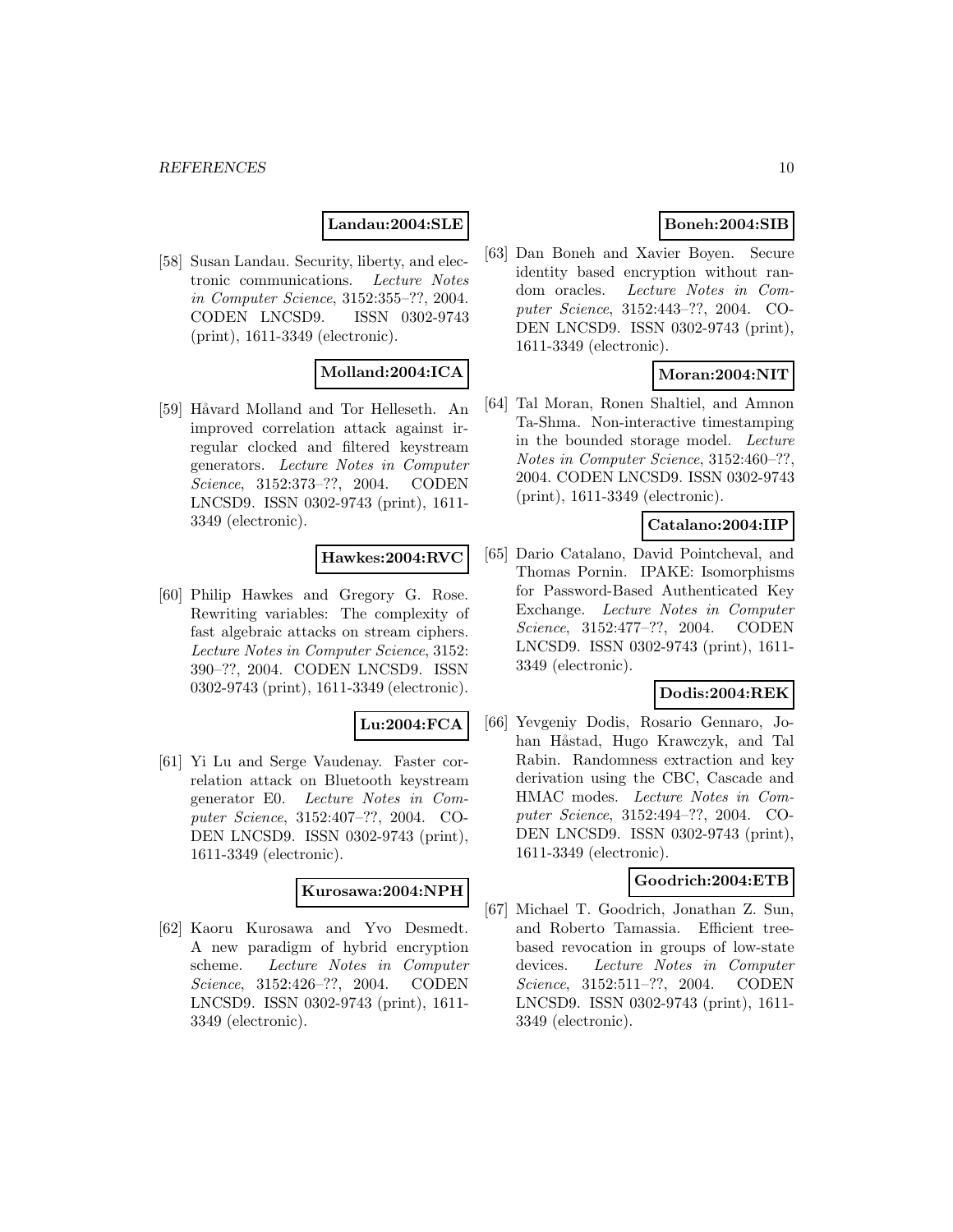# **Dwork:2004:PPD**

[68] Cynthia Dwork and Kobbi Nissim. Privacy-preserving datamining on vertically partitioned databases. Lecture Notes in Computer Science, 3152:528–??, 2004. CODEN LNCSD9. ISSN 0302-9743 (print), 1611-3349 (electronic).

# **Srinathan:2004:OPS**

[69] K. Srinathan, Arvind Narayanan, and C. Pandu Rangan. Optimal perfectly secure message transmission. Lecture Notes in Computer Science, 3152:545–??, 2004. CODEN LNCSD9. ISSN 0302-9743 (print), 1611-3349 (electronic).

# **Fitzi:2004:PSB**

[70] Matthias Fitzi, Stefan Wolf, and Jürg Wullschleger. Pseudo-signatures, broadcast, and multi-party computation from correlated randomness. Lecture Notes in Computer Science, 3152:562–??, 2004. CODEN LNCSD9. ISSN 0302-9743 (print), 1611-3349 (electronic).

### **Sinderson:2004:MWS**

[71] Elias Sinderson, Vish Magapu, and Ronald Mak. Middleware and Web services for the collaborative information portal of NASA's Mars Exploration Rovers Mission. Lecture Notes in Computer Science, 3231:1–??, 2004. CODEN LNCSD9. ISSN 0302-9743 (print), 1611- 3349 (electronic).

### **Cooper:2004:CME**

[72] Brian F. Cooper. A content model for evaluating peer-to-peer searching techniques. Lecture Notes in Computer Science, 3231:18–??, 2004. CODEN LNCSD9. ISSN 0302-9743 (print), 1611- 3349 (electronic).

# **Cai:2004:FNL**

[73] Hailong Cai and Jun Wang. Foreseer: A novel, locality-aware peer-to-peer system architecture for keyword searches. Lecture Notes in Computer Science, 3231:38–??, 2004. CODEN LNCSD9. ISSN 0302-9743 (print), 1611-3349 (electronic).

# **Cooper:2004:GQI**

[74] Brian F. Cooper. Guiding queries to information sources with InfoBeacons. Lecture Notes in Computer Science, 3231:59– ??, 2004. CODEN LNCSD9. ISSN 0302- 9743 (print), 1611-3349 (electronic).

# **Jelasity:2004:PSS**

[75] Márk Jelasity, Rachid Guerraoui, Anne-Marie Kermarrec, and Maarten van Steen. The Peer Sampling Service: Experimental evaluation of unstructured Gossip-based implementations. Lecture Notes in Computer Science, 3231:79–??, 2004. CODEN LNCSD9. ISSN 0302-9743 (print), 1611-3349 (electronic).

# **Maroti:2004:DFR**

[76] Miklós Maróti. Directed flood-routing framework for wireless sensor networks. Lecture Notes in Computer Science, 3231: 99–??, 2004. CODEN LNCSD9. ISSN 0302-9743 (print), 1611-3349 (electronic).

# **Jin:2004:EPO**

[77] Jingwen Jin and Klara Nahrstedt. On exploring performance optimizations in Web service composition. Lecture Notes in Computer Science, 3231:115–??, 2004. CODEN LNCSD9. ISSN 0302-9743 (print), 1611-3349 (electronic).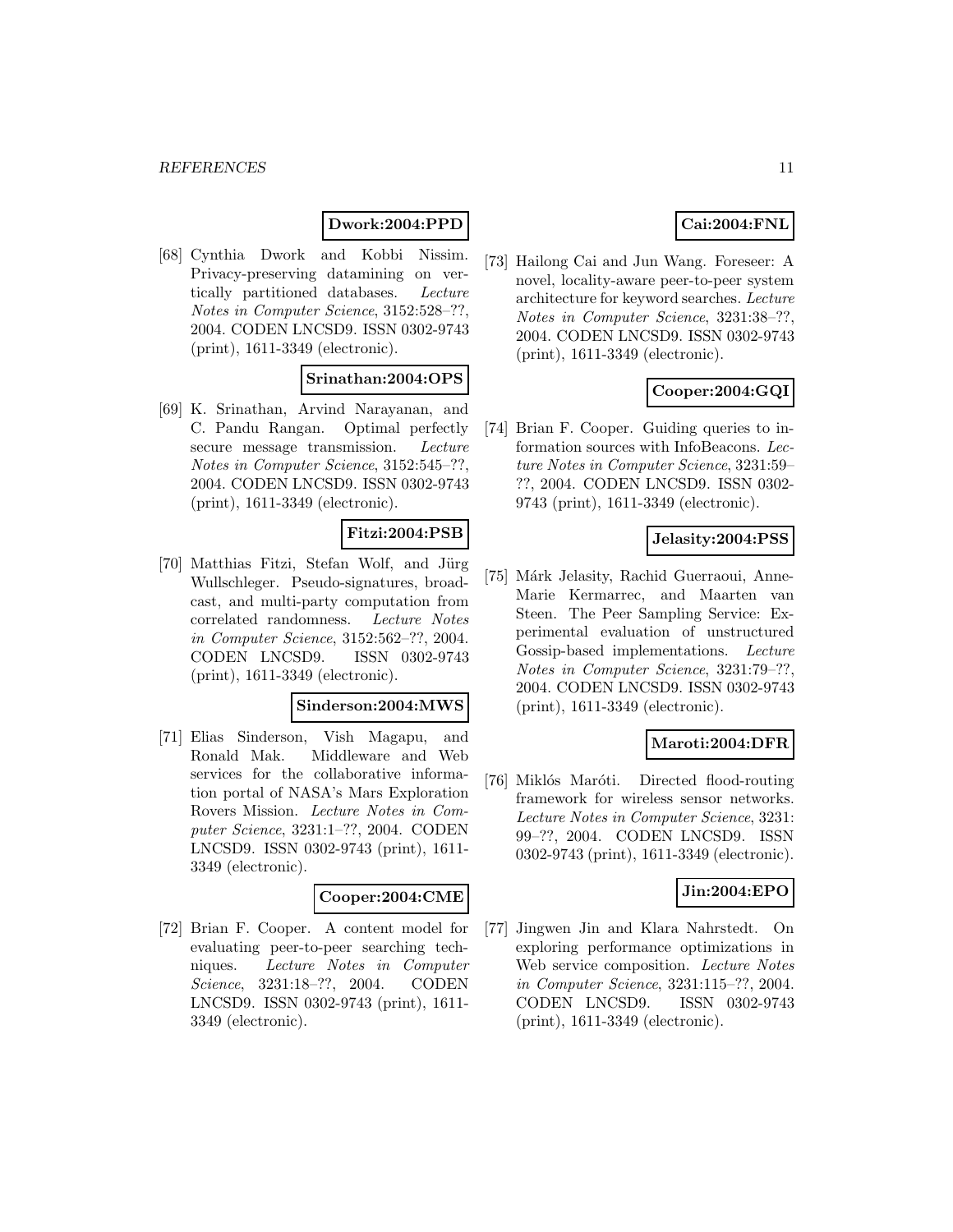# **Li:2004:ILM**

[78] Baochun Li, Jiang Guo, and Mea Wang. iOverlay: A lightweight middleware infrastructure for overlay application implementations. Lecture Notes in Computer Science, 3231:135–??, 2004. CO-DEN LNCSD9. ISSN 0302-9743 (print), 1611-3349 (electronic).

# **Plattner:2004:GSR**

[79] Christian Plattner and Gustavo Alonso. Ganymed: Scalable replication for transactional Web applications. Lecture Notes in Computer Science, 3231:155–??, 2004. CODEN LNCSD9. ISSN 0302-9743 (print), 1611-3349 (electronic).

# **Milan-Franco:2004:AMD**

[80] Jesús M. Milan-Franco, Ricardo Jiménez-Peris, Marta Patiño-Martínez, and Bettina Kemme. Adaptive middleware for data replication. Lecture Notes in Computer Science, 3231:175–??, 2004. CO-DEN LNCSD9. ISSN 0302-9743 (print), 1611-3349 (electronic).

### **Leff:2004:AES**

[81] Avraham Leff and James T. Rayfield. Alternative edge-server architectures for Enterprise JavaBeans applications. Lecture Notes in Computer Science, 3231: 195–??, 2004. CODEN LNCSD9. ISSN 0302-9743 (print), 1611-3349 (electronic).

#### **Nayate:2004:TID**

[82] Amol Nayate, Mike Dahlin, and Arun Iyengar. Transparent information dissemination. Lecture Notes in Computer Science, 3231:212–??, 2004. CODEN LNCSD9. ISSN 0302-9743 (print), 1611- 3349 (electronic).

# **Wang:2004:OBP**

[83] Jinling Wang, Beihong Jin, and Jing Li. An ontology-based publish/subscribe system. Lecture Notes in Computer Science, 3231:232–??, 2004. CODEN LNCSD9. ISSN 0302-9743 (print), 1611-3349 (electronic).

# **Gupta:2004:MCB**

[84] Abhishek Gupta, Ozgur D. Sahin, Divyakant Agrawal, and Amr El Abbadi. Meghdoot: Content-based publish/ subscribe over P2P networks. Lecture Notes in Computer Science, 3231:254–??, 2004. CODEN LNCSD9. ISSN 0302-9743 (print), 1611-3349 (electronic).

# **Zhao:2004:SPH**

[85] Yuanyuan Zhao, Daniel Sturman, and Sumeer Bhola. Subscription propagation in highly-available publish/subscribe middleware. Lecture Notes in Computer Science, 3231:274–??, 2004. CODEN LNCSD9. ISSN 0302-9743 (print), 1611- 3349 (electronic).

# **Tai:2004:CCW**

[86] Stefan Tai, Rania Khalaf, and Thomas Mikalsen. Composition of coordinated Web services. Lecture Notes in Computer Science, 3231:294–??, 2004. CO-DEN LNCSD9. ISSN 0302-9743 (print), 1611-3349 (electronic).

### **Naik:2004:ARS**

[87] Vijay K. Naik and Swaminathan Sivasubramanian, Sr.iram Krishnan. Adaptive resource sharing in a Web services environment. Lecture Notes in Computer Science, 3231:311–??, 2004. CO-DEN LNCSD9. ISSN 0302-9743 (print), 1611-3349 (electronic).